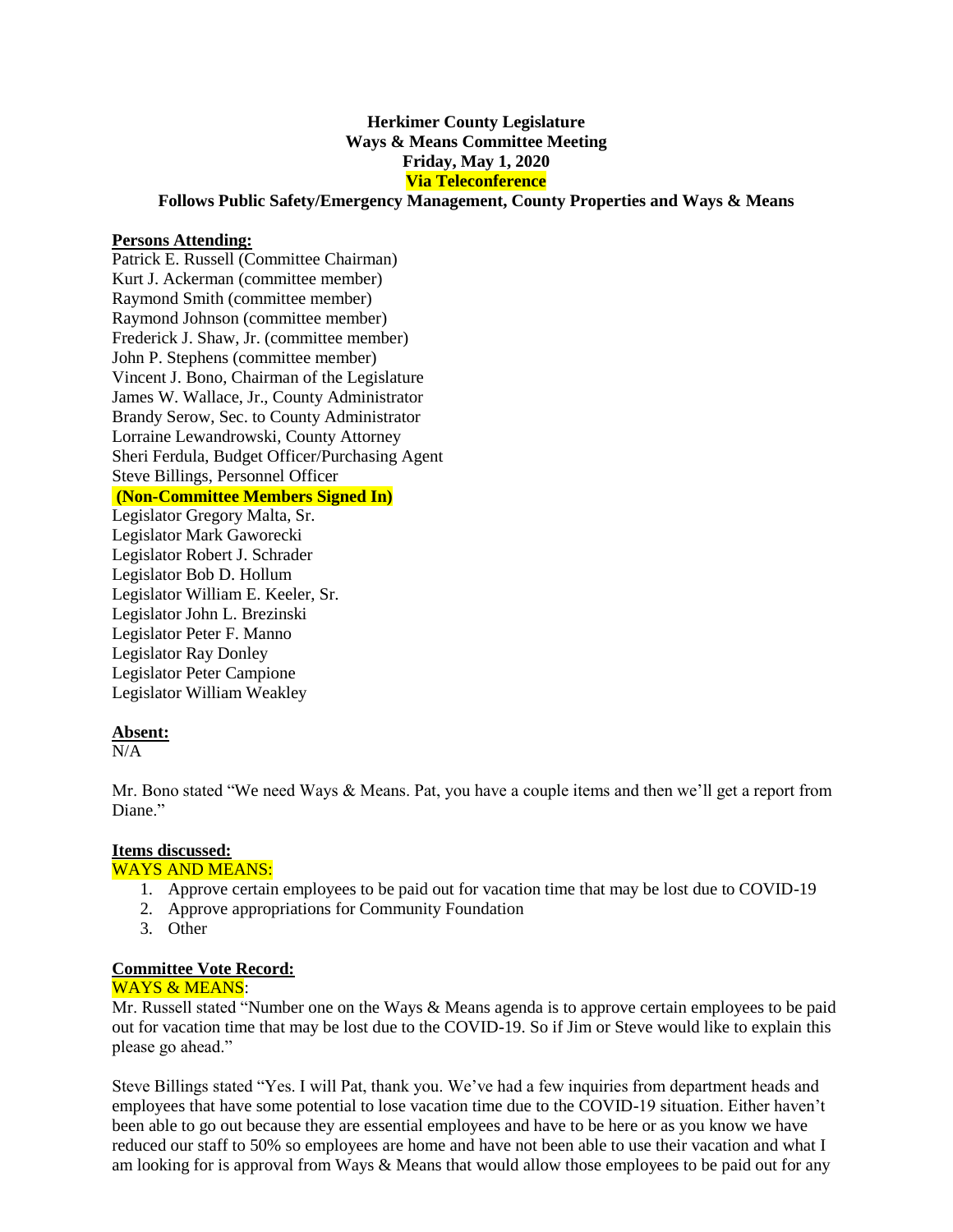vacation that could potentially be lost between now and June  $30<sup>th</sup>$ . This is not something we normally do. Normally you can only carry over 1 week, department heads it's 2 weeks but due to this situation I thought it was appropriate that we maybe would make an exception here and pay people out for time that they are going to lose."

Mr. Russell asked "Why is June  $30<sup>th</sup>$  the date?"

Steve Billings responded "It's really an arbitrary date that when Mr. Wallace and I talked we thought hopefully we would be coming out of this by then. We're hoping we are going to be back to 100% of our workforce here by Monday the 18<sup>th</sup> of May. We didn't really want to do this in perpetuity. This was kind of a one shot deal. We felt that would give employees enough time to be able to use their time between now and the end of June provided that we come back on the 18<sup>th</sup>. We didn't really want to go too much longer."

Mr. Russell stated "My question is if we are coming back on the  $18<sup>th</sup>$  why can't they use their vacation time between then and June  $30<sup>th</sup>$ ?"

Steve Billings stated "They potentially could Pat. What I think is going to happen is when we open back up the flood gates are going to open. I don't think employees are going to be able to take the time. The courts are hopefully going to be back up and running and that is going to take a tremendous amount of time. Department of Motor Vehicles will probably be opening back up. I'm not sure employees are going to be able to without affecting the operation in that department. I'm not sure people are going to be able to use the time. It's just my thought."

Mr. Russell stated "How many departments are you looking at? I know we are looking at Highways."

Steve Billings Stated "We would do this county wide. Right now when I looked at it there was about 25 employees that have potential to lose time. Now all of them may not. Some of them may have been using it right along. I don't know. When I last looked there was about 25 employees including some department heads that may lose time."

Mr. Ackerman stated "I would like to ask a question. My question would be for the people that are essential, if they have been denied a vacation that they put in for then I would be ok with that but if we are talking about people that have been home receiving full pay and not working then they could take a vacation any of those weeks, I don't know why would then pay them."

Steve Billings stated "Kurt, remember that this was an executive order from the Governor and we are mandating the people to stay home. This is not their choice. We're mandating that so what would potentially happen is they are out a week because we mandate it and then they would use vacation. It would really disrupt our operation to be honest with you. This is a really unique situation. I'm normally not in favor of this. You get your time. You use your time. That's how we've always done it but this is really unusual circumstances and there are some people that have to be here."

Mr. Ackerman stated "I said the people that had to come in to work, that we couldn't make an exception or grant them a week vacation, but if the person has been home 8 weeks with full pay and not working, I don't see where they didn't get a week of vacation that 8 weeks they were home."

Steve Billings stated "Because the Governor's orders says we cannot make people use their time while we've sent them home."

Mr. Ackerman asked "Can they work from home?"

Steve Billing responded "Yes, we can direct people to work from home if they have the ability to."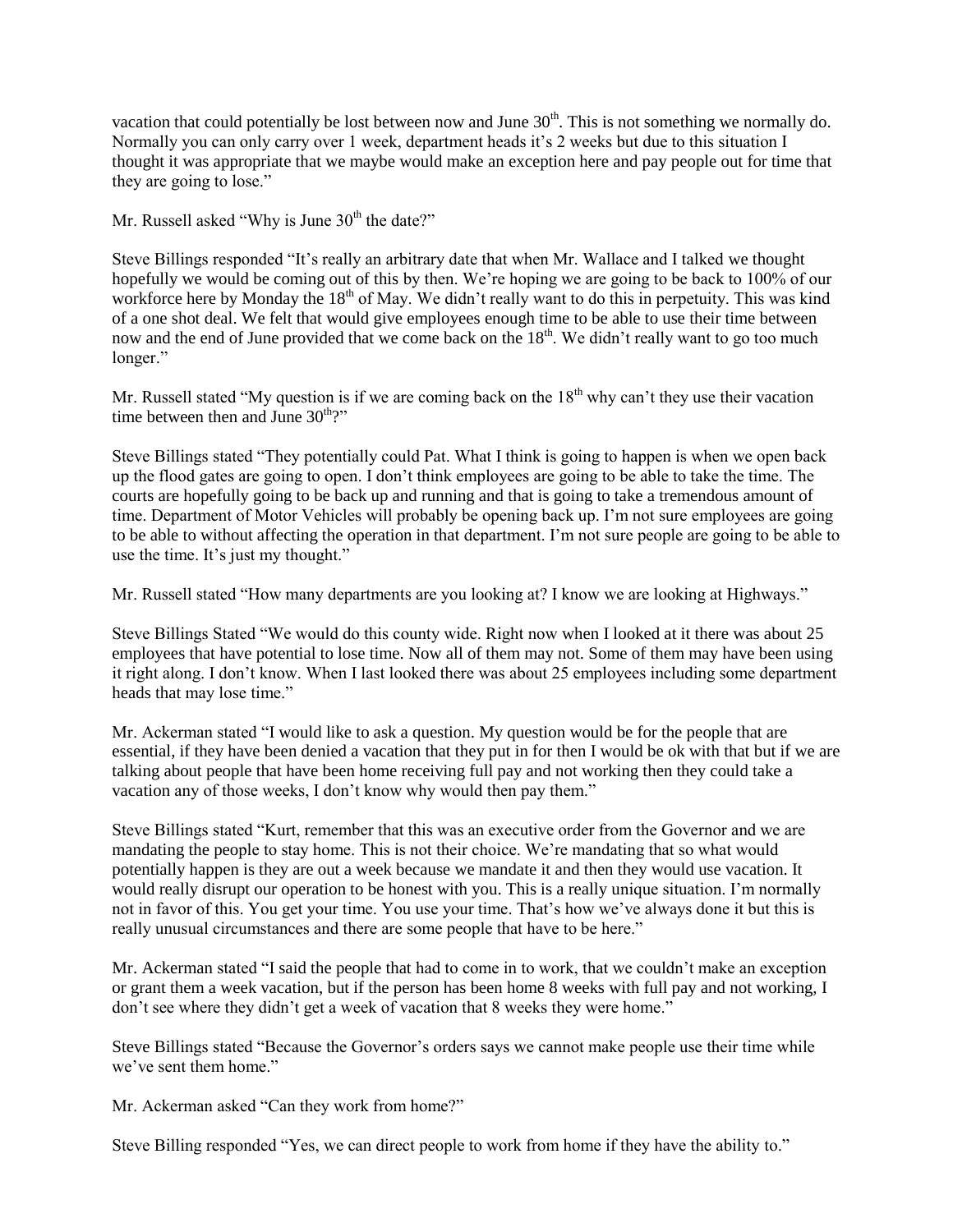Mr. Ackerman stated "Right, and that's on the County to for not having that ability but that's a hard pill to swallow. The person that comes in to work every day, that's been working, I know we mandated it and I'm ok with understanding that we are paying them. I'm glad we are but I just think it's tough for people that are out of work, that own businesses that aren't getting paid anything that people are going to get an extra weeks pay when they already haven't been working and receiving full pay."

Steve Billings stated "I don't really look at it as an extra weeks pay. I look at it as a benefit that we gave them, vacation time that they are not able to use and they are going to lose it."

Mr. Wallace state "Guys, just so everybody knows we've been asked by at least 7 departments to bring additional staff in over the last week or so because we can't keep up with the work. I just want to go to Steve's point that, let's say you are alternating the days, we have one of the smallest workforces in New York State, we went from 750 employees down to 400 employees, so if we allowed people to take that vacation when they were supposed to be here, we can't get the job done. Kathy and the Office for the Aging and Diane in Public Health and 911 and the DA's office, Mental Health, I mean we are right at that 50% or a little higher to be honest with you."

Mr. Ackerman stated "We extend the week vacation then further into the year so they don't lose it but we don't have to pay it out and absorb that extra cost right now."

Mr. Wallace stated "That's a good option as well Kurt. One of the concerns was some of the departments, especially our truly essential, when you lose people, Let's take 911 for instance, if we extend their time then we end up paying time and a half when that person takes vacation. Again, it's that simple. I understand where everyone is coming from. We really do. That's one more thought Steve and I had that if you do extend it and that person takes his or her week then a place like 911, we have to bring somebody in at time and a half."

Mr. Ackerman stated "I get that too Jim. Steve's comment that a lot of these people have been essential coming in to work every day, they may need that extra week vacation versus the money at this point."

Mr. Wallace stated "That's a good point as well."

Mr. Ackerman stated "I don't know. Maybe have it an optional thing."

Mr. Russell stated "Steve, you made a comment that the Governor said that people didn't have to take their own time?"

Steve Billings stated "Correct, we've mandated that people stay home pursuant to his executive order. The Governors mandated this so we have followed his executive order which mandated that people stay home and we cannot charge them accrued time while we've done that because essentially we've told them not to come to work."

Mr. Russell asked "Is that only for governmental agencies?"

Steve Billings responded "Private businesses do not have to pay their people to my knowledge. I haven't followed that close enough."

Mr. Russell stated "I believe that to be true because other private agencies and businesses can do that so I find it interesting that government can't do it but others have to do it. I just wanted it on the record."

Steve Billings stated "I think that my concern is that people are going to lose their time so if the committee isn't in favor of paying people out for it, I could live with that we allow them to carry over more than we normally would. I'm ok with that, other than it could potentially cost the County some money with overtime."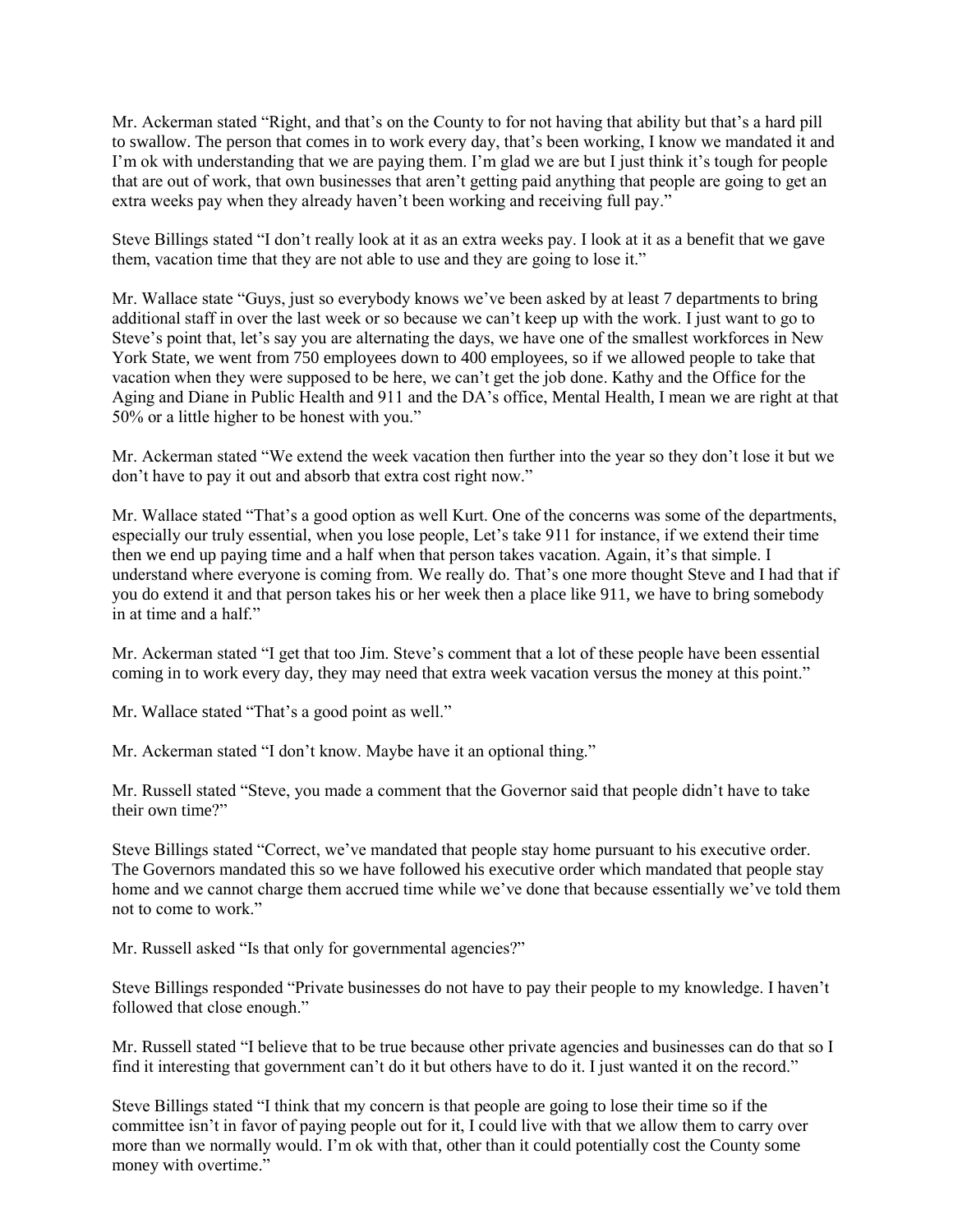Mr. Russell stated "Well the question is how much is it going to cost the County now? Somebody asked that question."

Steve Billings stated "I did some quick numbers and I don't know if people have used vacation last month. I don't have their monthly absence report yet. Maximum I am going to guess around \$20,000. That's an absolute maximum. I think it's going to be less than that."

Mr. Schrader asked "Jim, Aren't we counting on the Feds to give some money for the reimbursement for this?"

Mr. Wallace stated "Bob, This is something that is not normal but we would apply through FEMA. Whether they accept it or not, is another factor but we are documenting everything."

Mr. Schrader asked "Isn't that a part of that 5 million we are supposed to be getting?"

Mr. Wallace stated "We would make our application for it and I would say probably 60-70% we would get it. Not a 100%."

Mr. Schrader stated "Ok. I think we should give them more time on using it. It's not going to cost us \$20,000 on overtime I don't think or maybe you guys know more than I know."

Mr. Stephens stated "Well it could with time and a half Bob."

Mr. Smith stated "Yes but it wouldn't cost all departments time and a half because some of those people aren't essential right? It's only the essential like 911 or Sheriff's department or somebody like that."

Mr. Wallace stated "That's a true statement."

Mr. Schrader stated "That's what I was saying. I understand Steve's statement. Once the County gets up and running we are going to need the workforce there to get the work done."

Mr. Russell stated "Obviously there are going to be some department heads that will need to be paid out for their vacation time. There is no question about that. So how do we want to make this motion?"

Mr. Smith stated "I would like to see Kurt's way of doing it. Extend the time out and let them take it afterwards guaranteed that they are not going to lose their time."

Mr. Russell stated "However if there is somebody would cost us overtime, how do you want to react to that?"

Mr. Stephens stated "Why don't we give them the option? If they want to keep it they keep it, if they want to get paid out they get paid out."

Mr. Ackerman stated "I've got one more question. Is anyone that was home, not working, called and asked to take a vacation week? If I was any employee that was home for the County for the 2 months receiving my full paycheck but I wanted to go to drive down to Virginia to see my mother and father do I have to then put in for a vacation week or am I able to do that under the 8 weeks of pay or should I have called and asked for a vacation week? And if they were, was it denied?"

Mr. Russell stated "Are you saying that people did that?"

Mr. Ackerman stated "No I'm just asking the question. If during the time I wanted to take a vacation to go visit somebody in my family or whatever the case may be, would I have to take a vacation for that time or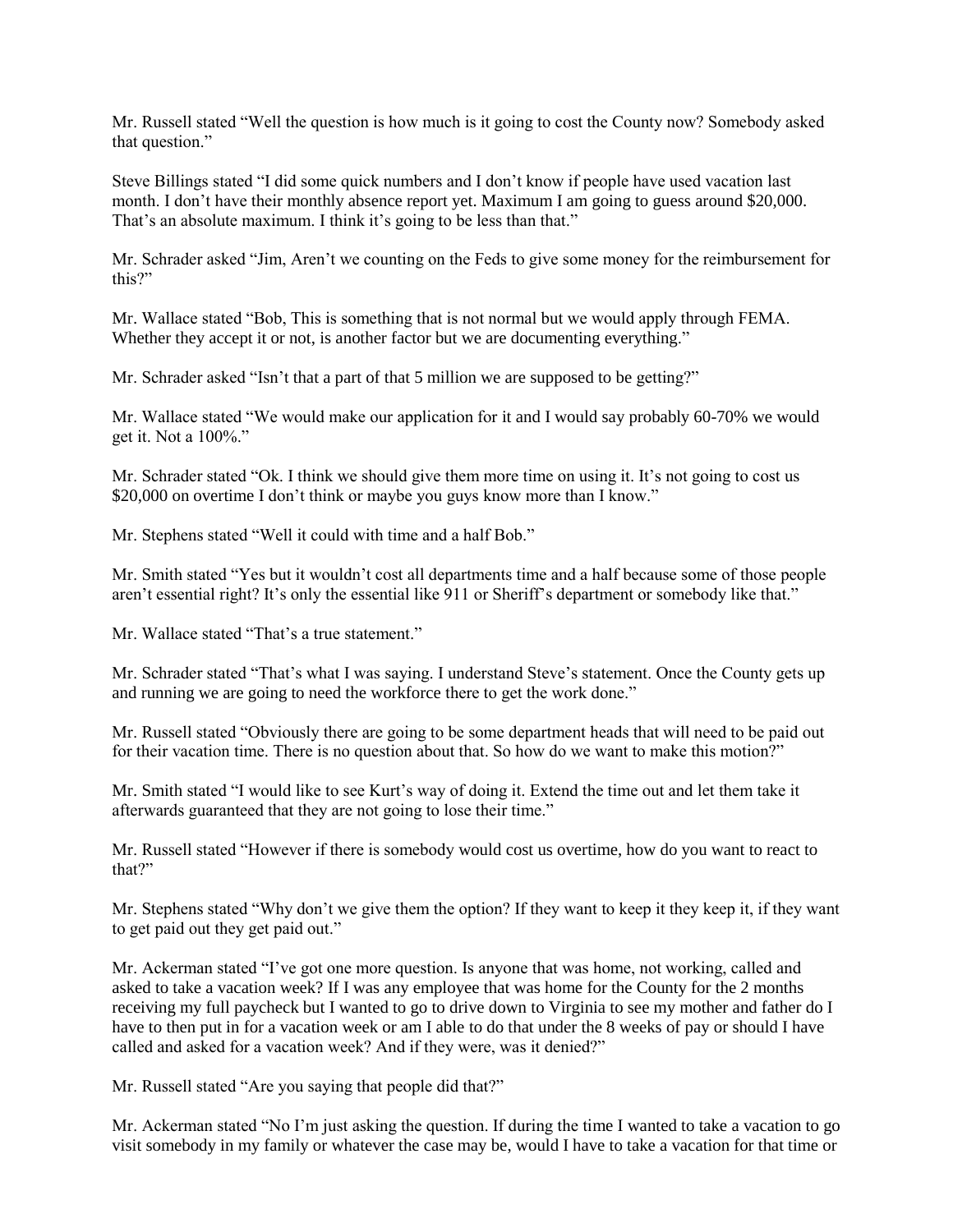could I utilize. Would I just get my full pay still? I'm not available to come back to work if I needed to be so I'm just asking that question. Is there a check in period every day? I'm just asking how that works."

Steve Billings stated "So all employees were told that on their week off they are technically to be on call. That we could call you in if we needed you to. The week that you were scheduled to be off or the day you were scheduled to be off you do not have to use your time. We told you not to come to work. You do not have to use your time. If you were scheduled to be at work and wanted a day off you had to put in for it and use your time."

Mr. Ackerman stated ok.

Mr. Russell stated "Ok, I think we sort of have a motion. We're going to pay those department heads that would normally lose it within that time period right? Then we're going to offer pay or time at a different date when they can take it. Is that what I am hearing?"

Many agreed.

Mr. Wallace asked "Pat, can I just be clear? So salary schedule 1 will be paid out. Salary schedule 2, 3, 4, and 5 will have the option."

Mr. Russell responded "Yes, I think that is correct."

Mr. Wallace stated "I think it's easy for me and Steve to work it that way."

Mr. Russell stated "That's only if they lose it after June 30th right?"

Mr. Wallace stated "Right, the people that Steve proposed. If we are here past that we've got bigger problems."

Mr. Russell stated "Ok, that's the motion. Do I have a first and a second?"

Item #1 - On motion of Mr. Smith, seconded by Mr. Johnson, Item #1 was voted on and approved. Unanimous.

Mr. Russell stated "Second thing on the agenda is approve appropriations for Community Foundation. Who would like to talk about that?"

Sheri Ferdula responded "I will talk about it. Back in January we approved an appropriation from the 2019 fund balance to pay the first half of the invoice to the Community Foundation for our portion of the Community Development Plan. At that time, I will be honest with you, it was an oversight and the bill did not get paid. So we just received the second portion of that bill that we now need to pay. Unfortunately it is too late to go back to that money that we appropriated from 2019. That ended up going back to fund balance so we need to appropriate again from fund balance the \$43,134 and then for the second portion of the payment we are going to take it from contingency \$43,134."

Mr. Russell stated "I need a motion to that affect."

Item #2 - On motion of Mr. Russell, seconded by Mr. Stephens, Item #2 was voted on, approved and moved for Resolution. Unanimous.

Mr. Schrader asked "Is that the full payment now?"

Mr. Wallace answered "Bob, we'll pay the first invoice and then probably by the end of the year we'll pay the second invoice."